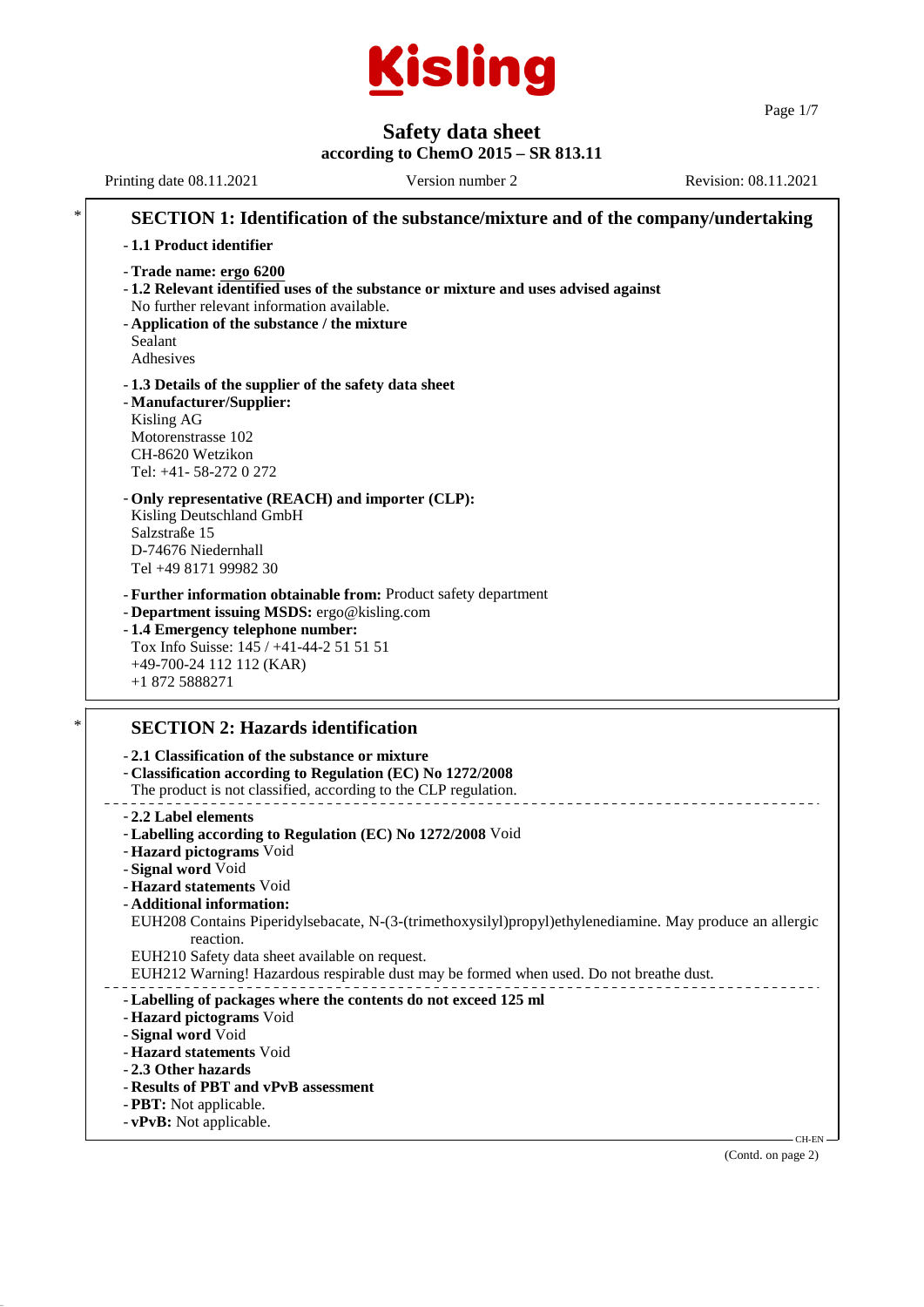Printing date 08.11.2021 Version number 2 Revision: 08.11.2021

**Trade name: ergo 6200**

(Contd. of page 1)

## \* **SECTION 3: Composition/information on ingredients**

#### - **3.2 Mixtures**

- **Description:** Mixture of several substances

## - **Dangerous components:**

| CAS: 13463-67-7                | l titanium dioxide | Carc. 2. H351 | ${<}10\%$ |
|--------------------------------|--------------------|---------------|-----------|
| EINECS: 236-675-5              |                    |               |           |
| Index number: $022-006-00-2$   |                    |               |           |
| Reg.nr.: 01-2119489379-17-xxxx |                    |               |           |

#### - **Additional information:**

Piperidyl sebacate = reaction mass of bis (1,2,2,6,6-pentamethyl-4-piperidyl) sebacate, CAS: 41556-26-7, and methyl-1,2,2,6,6-pentamethyl-4-piperidyl sebacate , CAS: 82919-37-7

## **SECTION 4: First aid measures**

#### - **4.1 Description of first aid measures**

- **General information:** Remove any clothing soiled by the product.
- **After inhalation:** Supply fresh air; consult doctor in case of complaints.

#### - **After skin contact:**

Treat affected skin with cotton wool or cellulose. Then wash and rinse thoroughly with water and a mild cleaning agent.

#### - **After eye contact:**

In case of contact with eyes, rinse immediately with plenty of water and seek medical advice.

#### - **After swallowing:**

Rinse out mouth and then drink plenty of water.

If swallowed, do not induce vomiting: seek medical advice immediately and show this container or label.

- **4.2 Most important symptoms and effects, both acute and delayed**

- No further relevant information available.
- **4.3 Indication of any immediate medical attention and special treatment needed**

No further relevant information available.

## **SECTION 5: Firefighting measures**

#### - **5.1 Extinguishing media**

- **Suitable extinguishing agents:**
- Water spray
- Alcohol resistant foam
- Fire-extinguishing powder
- Carbon dioxide

## - **5.2 Special hazards arising from the substance or mixture**

Formation of toxic gases is possible during heating or in case of fire.

- **5.3 Advice for firefighters**
- **Protective equipment:**

Wear self-contained respiratory protective device.

Do not inhale explosion gases or combustion gases.

- **Additional information**

Dispose of fire debris and contaminated fire fighting water in accordance with official regulations.

## **SECTION 6: Accidental release measures**

- **6.1 Personal precautions, protective equipment and emergency procedures** Ensure adequate ventilation
- **6.2 Environmental precautions:**

Inform respective authorities in case of seepage into water course or sewage system.

- Do not allow product to reach sewage system or any water course.
- **6.3 Methods and material for containment and cleaning up:** Pick up mechanically.

(Contd. on page 3)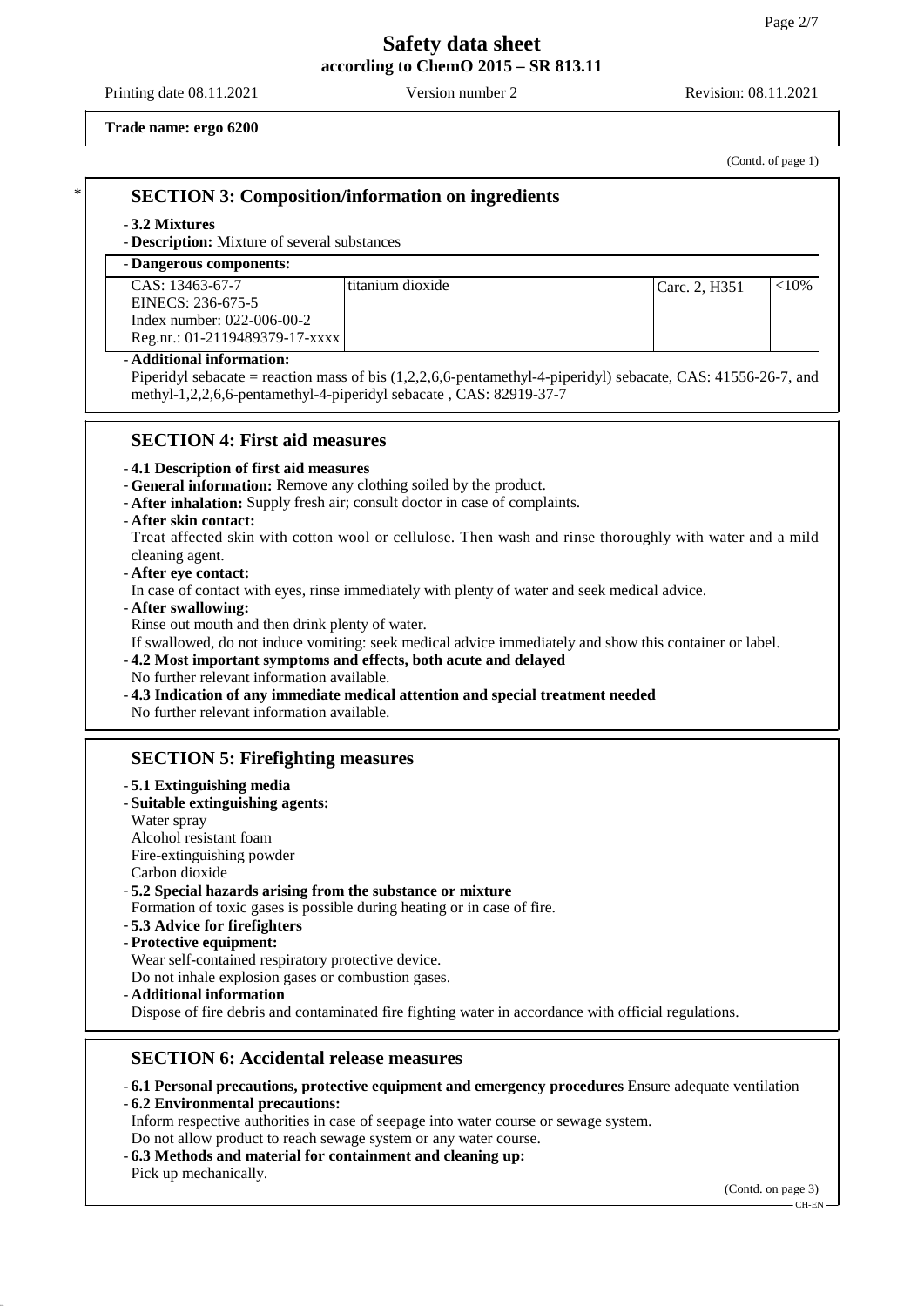Printing date 08.11.2021 Version number 2 Revision: 08.11.2021

#### **Trade name: ergo 6200**

(Contd. of page 2) Ensure adequate ventilation. Flush away residues with plenty of water. Dispose contaminated material as waste according to item 13. - **6.4 Reference to other sections** See Section 7 for information on safe handling. See Section 8 for information on personal protection equipment. See Section 10 for information on "stability and reactivity". See Section 13 for disposal information. **SECTION 7: Handling and storage** - **7.1 Precautions for safe handling** Use only in well ventilated areas. - **Information about fire - and explosion protection:** No special measures required. - **7.2 Conditions for safe storage, including any incompatibilities** - **Storage:** - **Requirements to be met by storerooms and receptacles:** Prevent any seepage into the ground. - **Information about storage in one common storage facility:** Store away from foodstuffs. - **Further information about storage conditions:** Protect from frost. Keep receptacle tightly sealed. Protect from heat and direct sunlight. Store receptacle in a well ventilated area. Store in dry conditions. - **Storage class (TRGS 510, Storage of hazardous substances in non-stationary containers):** 10-13 - **7.3 Specific end use(s)** No further relevant information available. \* **SECTION 8: Exposure controls/personal protection** - **8.1 Control parameters** - **Additional information about design of technical facilities:** No further data; see item 7. - **Ingredients with limit values that require monitoring at the workplace: 13463-67-7 titanium dioxide** MAK (Switzerland) Long-term value: 3 a mg/m<sup>3</sup> SSc; - **Additional Occupational Exposure Limit Values for possible hazards during processing:**

**67-56-1 methanol**

| . <u>.</u> |                                                                    |
|------------|--------------------------------------------------------------------|
|            | MAK (Switzerland) Short-term value: $520 \text{ mg/m}^3$ , 400 ppm |
|            | Long-term value: $260 \text{ mg/m}^3$ , $200 \text{ ppm}$          |
|            | IH B SSc:                                                          |

#### - **Additional information:**

The lists valid during the making were used as basis.

Homogeneous mixing of this product is ensured by continuous physical testing. Formerly dusting raw materials are completely integrated into the liquid / pasty mass. Possible AGW values for solid substances are therefore not specified, since the danger of inhalation of these substances (when handling this mixture) is no longer present!

#### - **8.2 Exposure controls**

- **Personal protective equipment:**

- **General protective and hygienic measures:**
- The usual precautionary measures are to be adhered to when handling chemicals.
- Keep away from foodstuffs, beverages and feed.
- Immediately remove all soiled and contaminated clothing
- Wash hands before breaks and at the end of work.
- Avoid contact with the eyes and skin.

(Contd. on page 4) CH-EN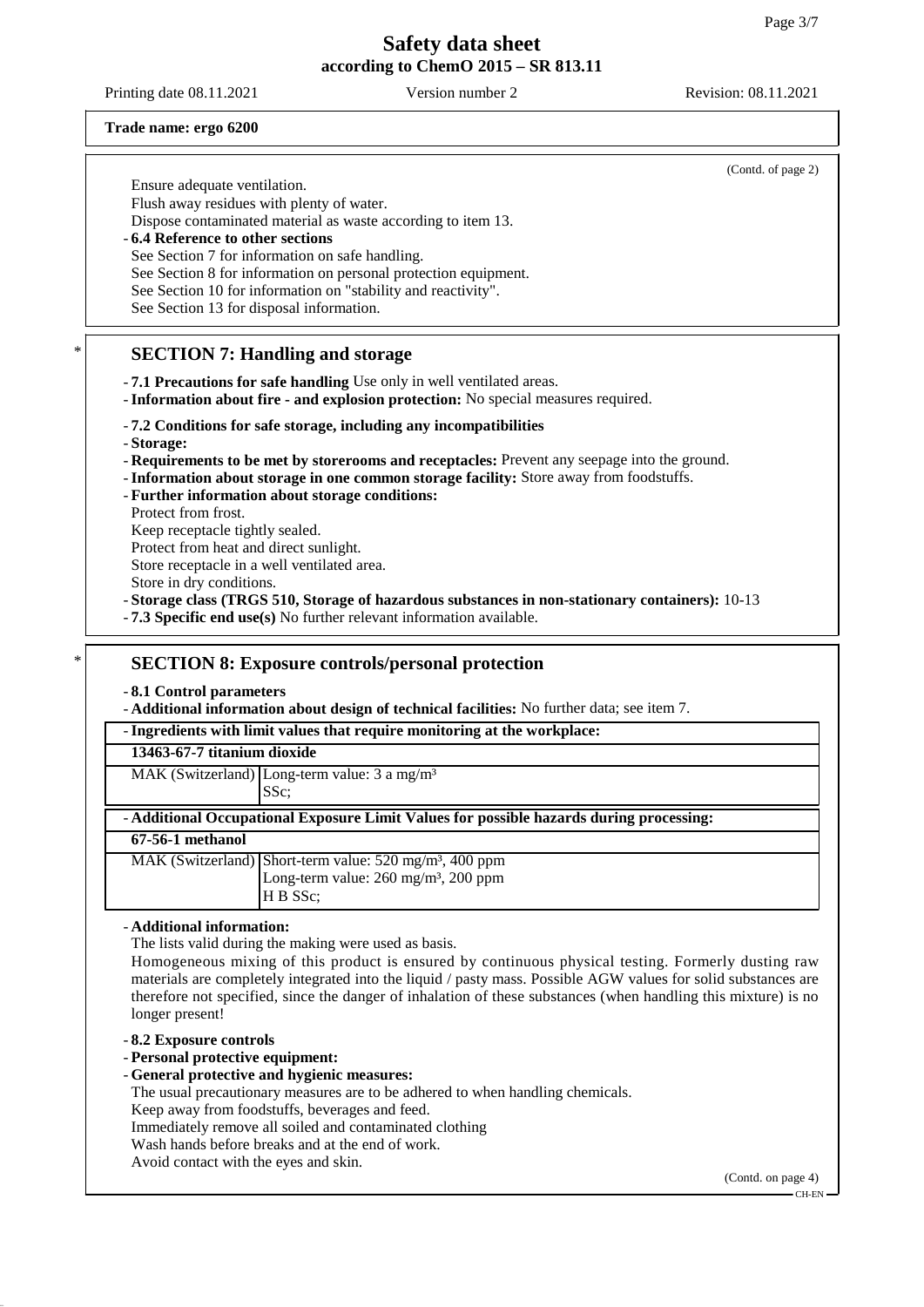Printing date 08.11.2021 Version number 2 Revision: 08.11.2021

#### **Trade name: ergo 6200**

|                                                                                                                                                                                                                                                                                                                                               | (Contd. of page 3)                                                                                                                                                                       |  |
|-----------------------------------------------------------------------------------------------------------------------------------------------------------------------------------------------------------------------------------------------------------------------------------------------------------------------------------------------|------------------------------------------------------------------------------------------------------------------------------------------------------------------------------------------|--|
| - Respiratory protection: Not necessary if room is well-ventilated.                                                                                                                                                                                                                                                                           |                                                                                                                                                                                          |  |
| - Protection of hands:                                                                                                                                                                                                                                                                                                                        |                                                                                                                                                                                          |  |
| Protective gloves (EN 374)                                                                                                                                                                                                                                                                                                                    |                                                                                                                                                                                          |  |
| Check protective gloves prior to each use for their proper condition.                                                                                                                                                                                                                                                                         |                                                                                                                                                                                          |  |
| The glove material has to be impermeable and resistant to the product/ the substance/ the preparation.<br>Selection of the glove material on consideration of the penetration times, rates of diffusion and the degradation                                                                                                                   |                                                                                                                                                                                          |  |
| - Material of gloves                                                                                                                                                                                                                                                                                                                          |                                                                                                                                                                                          |  |
|                                                                                                                                                                                                                                                                                                                                               |                                                                                                                                                                                          |  |
| The selection of the suitable gloves does not only depend on the material, but also on further marks of quality<br>and varies from manufacturer to manufacturer. As the product is a preparation of several substances, the<br>resistance of the glove material can not be calculated in advance and has therefore to be checked prior to the |                                                                                                                                                                                          |  |
|                                                                                                                                                                                                                                                                                                                                               |                                                                                                                                                                                          |  |
| - Penetration time of glove material                                                                                                                                                                                                                                                                                                          |                                                                                                                                                                                          |  |
|                                                                                                                                                                                                                                                                                                                                               | The exact break trough time has to be found out by the manufacturer of the protective gloves and has to be                                                                               |  |
| observed.                                                                                                                                                                                                                                                                                                                                     |                                                                                                                                                                                          |  |
|                                                                                                                                                                                                                                                                                                                                               | - For the permanent contact of a maximum of 15 minutes gloves made of the following materials are                                                                                        |  |
| suitable:                                                                                                                                                                                                                                                                                                                                     |                                                                                                                                                                                          |  |
| Butyl rubber (0.7mm - breakthrough time 15 min)                                                                                                                                                                                                                                                                                               |                                                                                                                                                                                          |  |
|                                                                                                                                                                                                                                                                                                                                               | - As protection from splashes gloves made of the following materials are suitable:<br>As splash protection recommended: nitrile disposable gloves (thickness at least 0.12 mm) with long |  |
|                                                                                                                                                                                                                                                                                                                                               | Cuffs. After contact with the chemical preparation, immediately remove the nitrile disposable gloves                                                                                     |  |
| and put on a new nitrile disposable glove.                                                                                                                                                                                                                                                                                                    |                                                                                                                                                                                          |  |
| - Eye protection: Goggles recommended during refilling                                                                                                                                                                                                                                                                                        |                                                                                                                                                                                          |  |
|                                                                                                                                                                                                                                                                                                                                               |                                                                                                                                                                                          |  |
| <b>SECTION 9: Physical and chemical properties</b><br>-9.1 Information on basic physical and chemical properties                                                                                                                                                                                                                              |                                                                                                                                                                                          |  |
| - General Information<br>- Appearance:                                                                                                                                                                                                                                                                                                        |                                                                                                                                                                                          |  |
| Form:                                                                                                                                                                                                                                                                                                                                         | Pasty                                                                                                                                                                                    |  |
| Colour:                                                                                                                                                                                                                                                                                                                                       | White                                                                                                                                                                                    |  |
| - Odour:                                                                                                                                                                                                                                                                                                                                      | Characteristic                                                                                                                                                                           |  |
| - Odour threshold:                                                                                                                                                                                                                                                                                                                            | Not determined.                                                                                                                                                                          |  |
| - pH-value:                                                                                                                                                                                                                                                                                                                                   | Not determined.                                                                                                                                                                          |  |
|                                                                                                                                                                                                                                                                                                                                               | Not applicable.                                                                                                                                                                          |  |
|                                                                                                                                                                                                                                                                                                                                               |                                                                                                                                                                                          |  |
| - Change in condition                                                                                                                                                                                                                                                                                                                         | Undetermined.                                                                                                                                                                            |  |
| <b>Melting point/freezing point:</b><br>Initial boiling point and boiling range: Undetermined.                                                                                                                                                                                                                                                |                                                                                                                                                                                          |  |
| - Flash point:                                                                                                                                                                                                                                                                                                                                | $>100\text{ °C}$                                                                                                                                                                         |  |
| - Flammability (solid, gas):                                                                                                                                                                                                                                                                                                                  | Not applicable.                                                                                                                                                                          |  |
| - Decomposition temperature:                                                                                                                                                                                                                                                                                                                  | Not determined.                                                                                                                                                                          |  |
| - Auto-ignition temperature:                                                                                                                                                                                                                                                                                                                  | Product is not self-igniting.                                                                                                                                                            |  |
| - Explosive properties:                                                                                                                                                                                                                                                                                                                       | Product does not present an explosion hazard.                                                                                                                                            |  |
| - Explosion limits:                                                                                                                                                                                                                                                                                                                           |                                                                                                                                                                                          |  |
| Lower:                                                                                                                                                                                                                                                                                                                                        | Not determined.                                                                                                                                                                          |  |
| <b>Upper:</b>                                                                                                                                                                                                                                                                                                                                 | Not determined.                                                                                                                                                                          |  |
| - Oxidising properties                                                                                                                                                                                                                                                                                                                        | Not determined.                                                                                                                                                                          |  |
| - Vapour pressure:                                                                                                                                                                                                                                                                                                                            | Not determined.                                                                                                                                                                          |  |
|                                                                                                                                                                                                                                                                                                                                               |                                                                                                                                                                                          |  |
| - Density at 20 °C:<br>- Relative density                                                                                                                                                                                                                                                                                                     | $1.44$ g/cm <sup>3</sup><br>Not determined.                                                                                                                                              |  |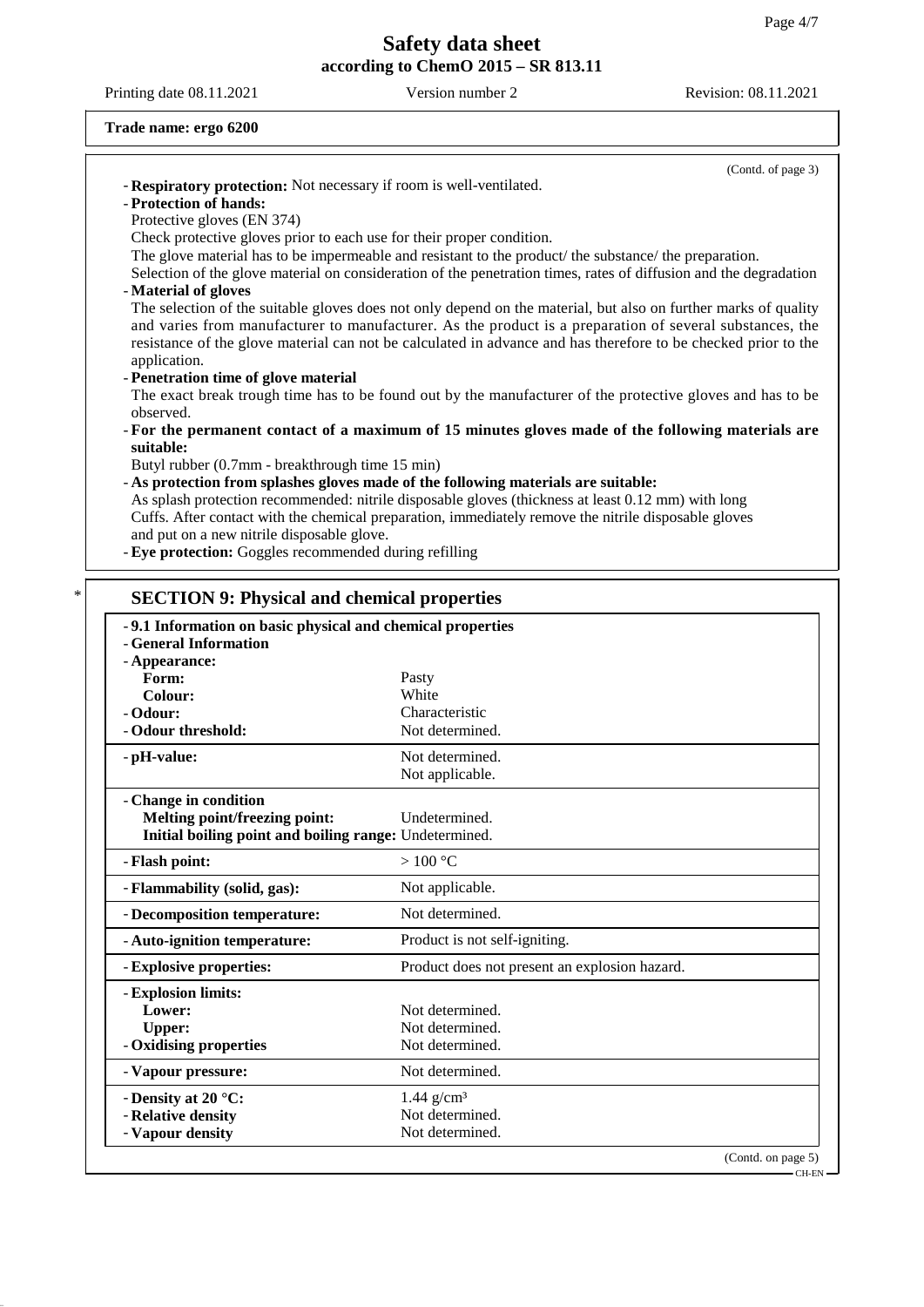Printing date 08.11.2021 Version number 2 Revision: 08.11.2021

**Trade name: ergo 6200**

|                                                           | (Contd. of page 4)                         |
|-----------------------------------------------------------|--------------------------------------------|
| - Evaporation rate                                        | Not determined.                            |
| - Solubility in / Miscibility with<br>water:              | Insoluble.                                 |
| - Partition coefficient: n-octanol/water: Not determined. |                                            |
| - Viscosity:<br>Dynamic:<br>Kinematic:                    | Not determined.<br>Not determined.         |
| -9.2 Other information                                    | No further relevant information available. |

## **SECTION 10: Stability and reactivity**

- **10.1 Reactivity** No further relevant information available.
- **10.2 Chemical stability**
- **Thermal decomposition / conditions to be avoided:**
- No decomposition if used and stored according to specifications.
- Protect from heat and direct sunlight.
- **10.3 Possibility of hazardous reactions**
- Reacts with acids.
- Reacts with strong oxidising agents.
- **10.4 Conditions to avoid** No further relevant information available.
- **10.5 Incompatible materials:** No further relevant information available.
- **10.6 Hazardous decomposition products:** Reacts with water forming methanol

## **SECTION 11: Toxicological information**

- **11.1 Information on toxicological effects**

- **Acute toxicity** Based on available data, the classification criteria are not met.

### - **LD/LC50 values relevant for classification:**

| 13463-67-7 titanium dioxide |      |                                        |  |
|-----------------------------|------|----------------------------------------|--|
| Oral                        | LD50 | $\geq$ 20,000 mg/kg (Rat, male/female) |  |

|  | Inhalative $ LC50/4 h  > 6.82$ mg/l (Rat, male/female) |
|--|--------------------------------------------------------|

- **Primary irritant effect:**
- **Skin corrosion/irritation** Based on available data, the classification criteria are not met.
- **Serious eye damage/irritation** Based on available data, the classification criteria are not met.
- **Respiratory or skin sensitisation** May produce an allergic reaction.
- **Additional toxicological information:**

No experimentally found toxicological data are available for this preparation.

- **CMR effects (carcinogenity, mutagenicity and toxicity for reproduction)**
- **Germ cell mutagenicity** Based on available data, the classification criteria are not met.
- **Carcinogenicity** Based on available data, the classification criteria are not met.
- **Reproductive toxicity** Based on available data, the classification criteria are not met.
- **STOT-single exposure** Based on available data, the classification criteria are not met.
- **STOT-repeated exposure** Based on available data, the classification criteria are not met.
- **Aspiration hazard** Based on available data, the classification criteria are not met.
- **SECTION 12: Ecological information**
- **12.1 Toxicity**
- **Aquatic toxicity:** No further relevant information available.
- **12.2 Persistence and degradability** No further relevant information available.
- **12.3 Bioaccumulative potential** No further relevant information available.

(Contd. on page 6) CH-EN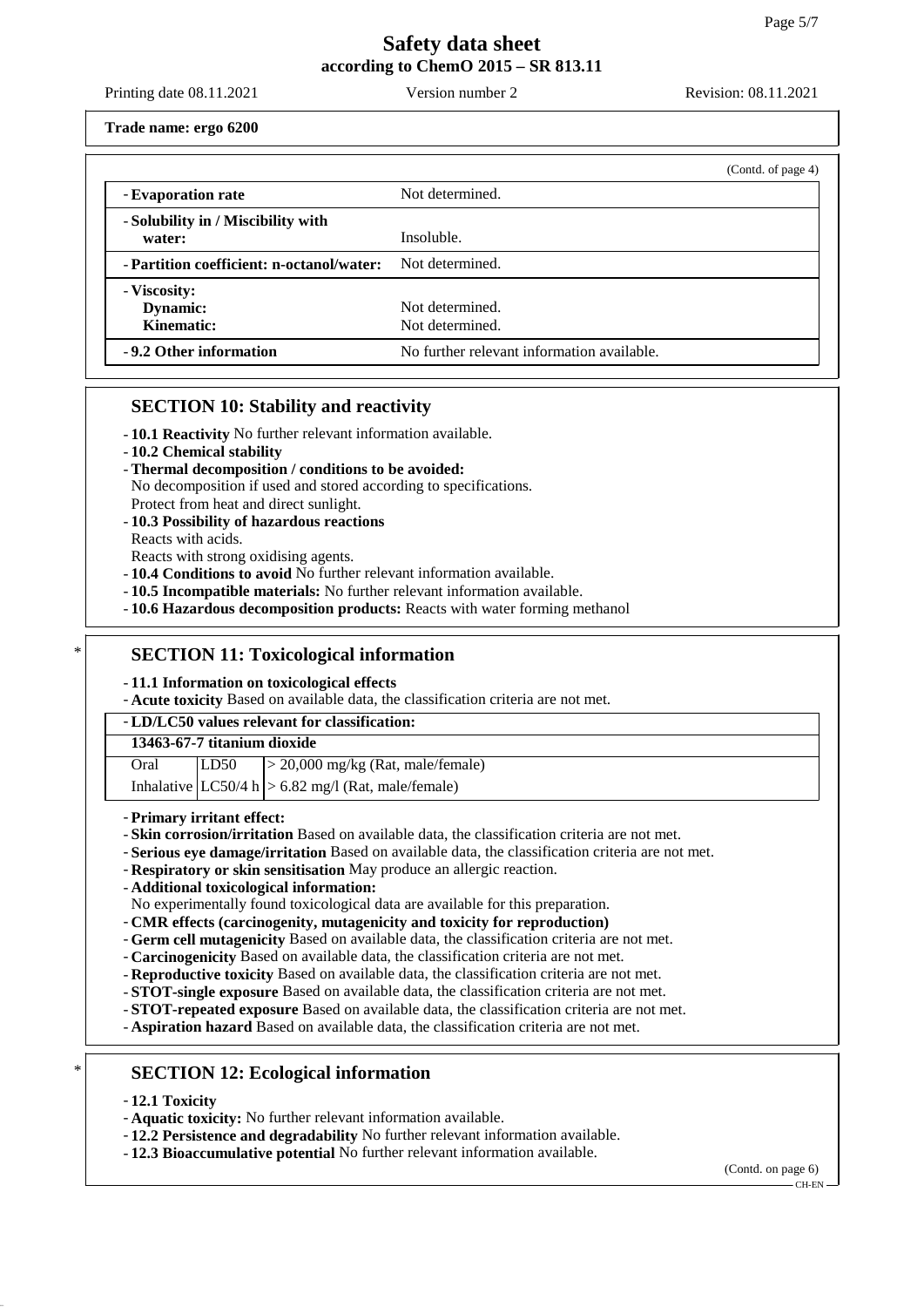Printing date 08.11.2021 Version number 2 Revision: 08.11.2021

(Contd. of page 5)

**Trade name: ergo 6200**

- **Additional ecological information:**
- **General notes:**

Water hazard class 1 (German Regulation) (Self-assessment): slightly hazardous for water Do not allow undiluted product or large quantities of it to reach ground water, water course or sewage system.

- **12.5 Results of PBT and vPvB assessment**

- **PBT:** Not applicable.

- **vPvB:** Not applicable.

- **12.6 Other adverse effects** No further relevant information available.

### **SECTION 13: Disposal considerations**

- **13.1 Waste treatment methods**
- **Recommendation** Disposal must be made according to official regulations.
- **Uncleaned packaging:**

- **Recommendation:** Disposal must be made according to official regulations.

#### **SECTION 14: Transport information**

| -14.1 UN-Number<br>- ADR, IMDG, IATA                                        | Void            |
|-----------------------------------------------------------------------------|-----------------|
| -14.2 UN proper shipping name<br>- ADR, IMDG, IATA                          | Void            |
| -14.3 Transport hazard class(es)                                            |                 |
| - ADR, ADN, IMDG, IATA<br>- Class                                           | Void            |
| -14.4 Packing group<br>- ADR, IMDG, IATA                                    | Void            |
| -14.5 Environmental hazards:                                                | Not applicable. |
| -14.6 Special precautions for user                                          | Not applicable. |
| -14.7 Transport in bulk according to Annex II of<br>Marpol and the IBC Code | Not applicable. |
| - UN "Model Regulation":                                                    | Void            |

## **SECTION 15: Regulatory information**

- **15.1 Safety, health and environmental regulations/legislation specific for the substance or mixture** - **Chemical safety assessment**

- **DIRECTIVE 2011/65/EU on the restriction of the use of certain hazardous substances in electrical and**

**electronic equipment – Annex II**

None of the ingredients is listed.

- **REGULATION (EU) 2019/1148**

## - **Annex I - RESTRICTED EXPLOSIVES PRECURSORS (Upper limit value for the purpose of licensing under Article 5(3))**

None of the ingredients is listed.

## - **Annex II - REPORTABLE EXPLOSIVES PRECURSORS**

None of the ingredients is listed.

(Contd. on page 7)

CH-EN